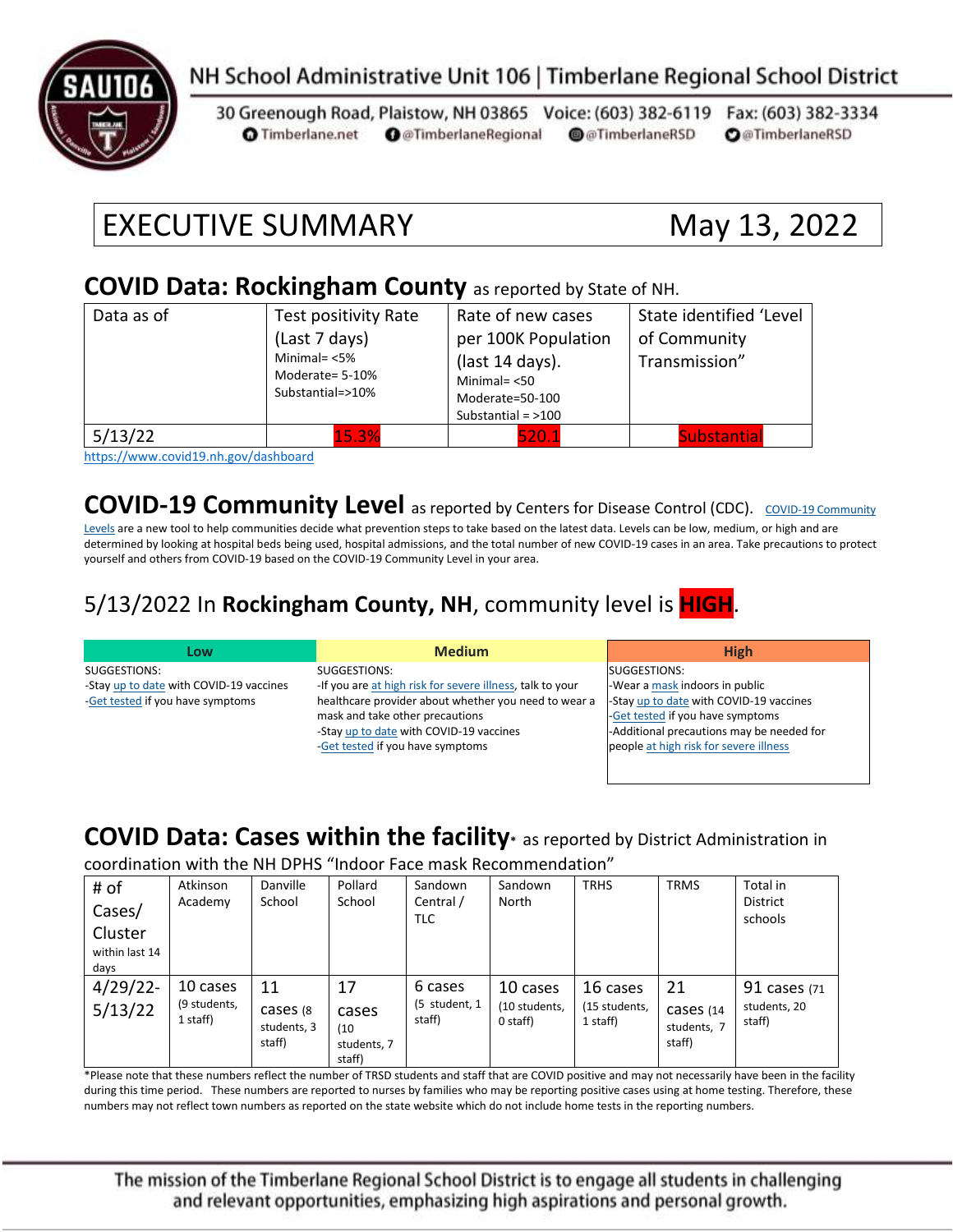



30 Greenough Road, Plaistow, NH 03865 Voice: (603) 382-6119 Fax: (603) 382-3334 **O** Timberlane.net **O** @TimberlaneRegional @@TimberlaneRSD **O**@TimberlaneRSD

#### **COVID Data: County and Local towns** as reported by State of NH and to inform TRSD

|  | stakeholders. |  |
|--|---------------|--|
|  |               |  |

|               | Data as of 5/13/22 |                 |                     |                     |                   |  |
|---------------|--------------------|-----------------|---------------------|---------------------|-------------------|--|
| Geographical  | PCR test           | Antigen and     | Rate of new cases   | <b>Active Cases</b> | Percentage of     |  |
| Distribution  | positivity         | <b>PCR</b> test | per 100K            | Total #             | individuals fully |  |
|               | rate (last 7       | positivity      | Population (last 14 |                     | vaccinated        |  |
|               | days)              | rate (last 7    | days).              |                     |                   |  |
|               |                    | days)           |                     |                     |                   |  |
| Atkinson      | 15.0%              | 15.4%           | 591                 | 24                  | 56.8%             |  |
| Danville      | Suppressed*        | 12.9%           | Rate Not            | 10                  | 49.8%             |  |
|               |                    |                 | Calculated**        |                     |                   |  |
| Plaistow      | 12.8%              | 17.6%           | 582                 | 21                  | 49.0%             |  |
| Sandown       | 8.0%               | 10.3%           | 418                 | 21                  | 51.1%             |  |
| Total 4 towns | Unable to          | 14.1%           | Unable to           | 75                  | 51.7%             |  |
|               | calculate          |                 | Calculate           |                     |                   |  |
| Rockingham    | 13.5%              | 15.3%           | 520.1               | 1058                | 62.1%             |  |
| County        |                    |                 |                     |                     |                   |  |

\* "Data Suppressed: For towns with metric counts between 1-4, data limited to protect the privacy of individuals. \*\* "Rate Not Calculated: For towns with cumulative cases between 1-25 in the last 14 days, data limited to protect the privacy of the infected." Per NH State.

UA- Data unavailable from state website

Total cases associated with district schools over the past 14 days



The mission of the Timberlane Regional School District is to engage all students in challenging and relevant opportunities, emphasizing high aspirations and personal growth.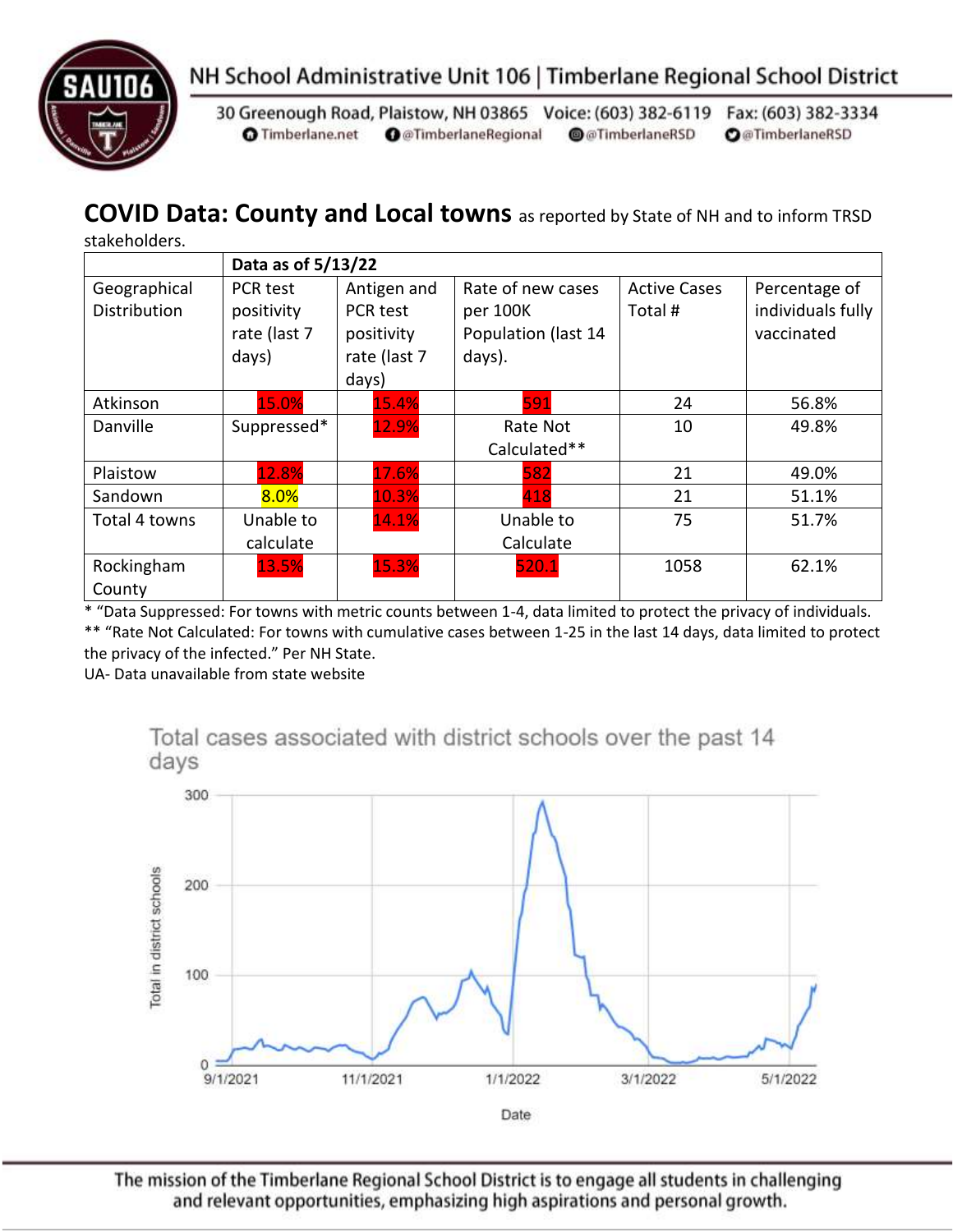## NH School Administrative Unit 106 | Timberlane Regional School District

30 Greenough Road, Plaistow, NH 03865 Voice: (603) 382-6119 Fax: (603) 382-3334 **O** Timberlane.net **O** @TimberlaneRegional @@TimberlaneRSD **O**@TimberlaneRSD

Rockingham: Community level of transmission- new cases per 100k pop. 14 day avg.



Rockingham County: Test Positivity as a 7 day average



The mission of the Timberlane Regional School District is to engage all students in challenging and relevant opportunities, emphasizing high aspirations and personal growth.